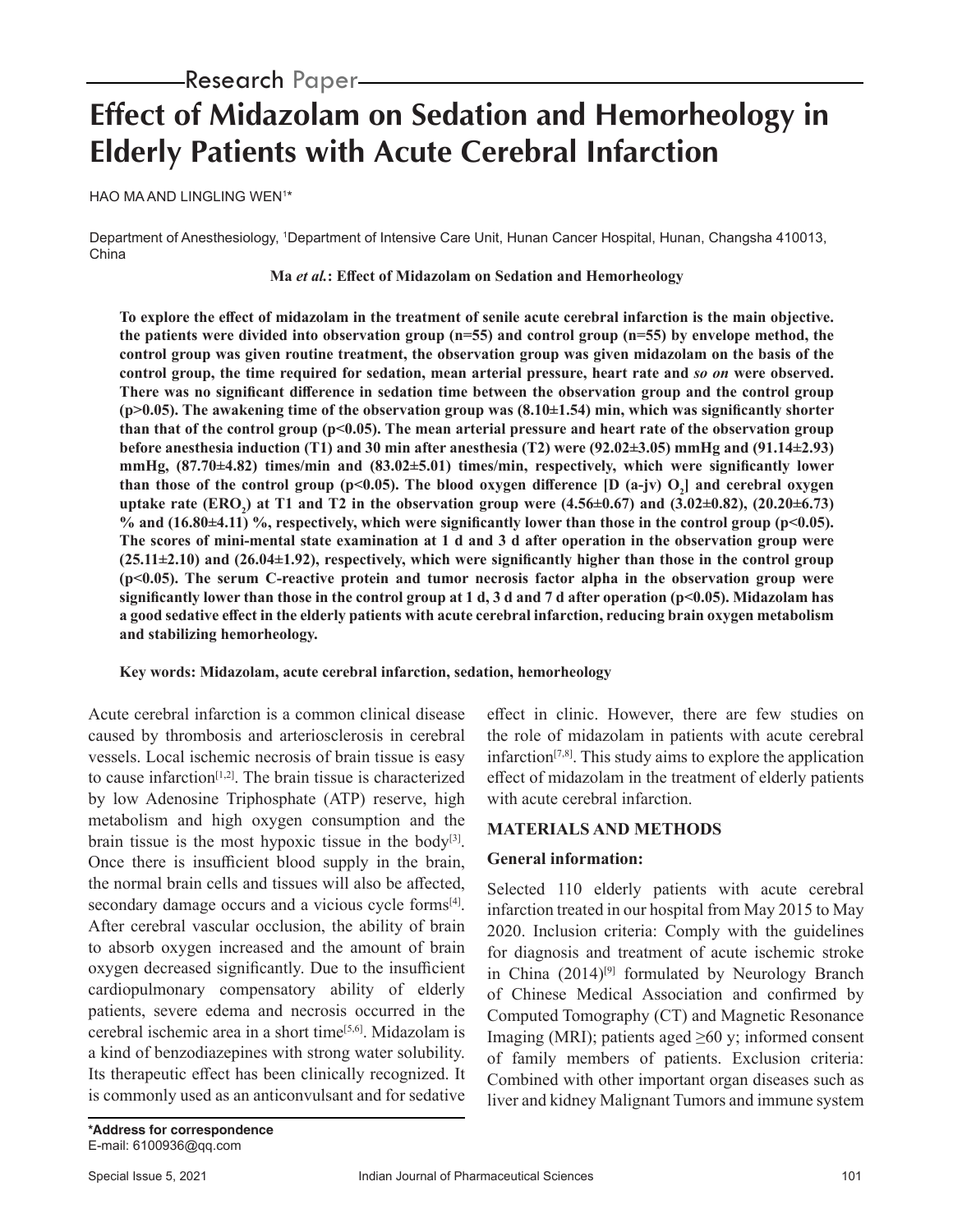#### www.ijpsonline.com

diseases; have a history of mental illness. The patients were divided into the observation group (n=55) and the control group (n=55) by envelope method and the

general data of the two groups were compared (Table 1).

|                      |    |                |           | <b>Body mass</b>             | <b>NIHSS</b>       | Infarction area                                                      |                                |          |                       |
|----------------------|----|----------------|-----------|------------------------------|--------------------|----------------------------------------------------------------------|--------------------------------|----------|-----------------------|
| Group                |    | Cases Male (%) | Age $(y)$ | index (kg/<br>m <sup>2</sup> | scores<br>(points) | Left                                                                 | Right<br>hemisphere hemisphere |          | Brain stem Cerebellum |
| Observation<br>group | 55 |                |           |                              |                    | $30(54.55)$ $72.30\pm9.81$ $22.83\pm2.31$ $21.01\pm4.22$ $24(43.64)$ | 22 (40.00)                     | 6(10.91) | 3(5.45)               |
| Control group        | 55 | (58.18)        |           |                              |                    | 70.44±9.15 22.95±3.00 20.01±5.12 25 (45.45)                          | 24 (43.64)                     | 4(7.27)  | 2(3.64)               |
| $t/\chi^2$           |    | 0.148          | 1.028     | $-0.235$                     | 1.118              |                                                                      | 0.707                          |          |                       |
| p                    |    | 0.701          | 0.306     | 0.815                        | 0.266              |                                                                      | 0.871                          |          |                       |

## **TABLE 1: COMPARISON OF GENERAL DATA OF THE TWO GROUPS**

NIHSS=National Institutes of Health Stroke Scale

#### **Treatment and anesthesia methods:**

**Methods:** The control group was treated with dexmedetomidine hydrochloride injection (Chinese medicine standard word H20110085). Manufacturer: Jiangsu Hengrui Pharmaceutical Co., Ltd pump speed is 0.2~0.7 μg/kg/min, continuous 30 min. Administered edaravone injection (H20050280). Manufacturer: Nanjing Xiansheng Dongyuan Pharmaceutical Co., Ltd. Specification: 30 mg: 20 ml/branch) 1 edaravone injection dissolved in 100 ml normal saline, twice a day for patients with intravenous drip. Oral administration of atorvastatin calcium tablets (Chinese medicine standard word H20051407). Manufacturer: Pfizer Pharmaceutical Co., Ltd.), 20 mg each time, once/night. Antiplatelet aggregation, inhibition of brain edema and improvement of brain cell nutritional metabolism and other nutritional support were routinely used.

The observation group was given midazolam intravenous sedation on the basis of conventional treatment. The first dose of  $2~5$  mg was infused at the rate of  $0.03~0.3$ mg/kg for  $20 \sim 30$  s and then intermittent administration was performed 2 min later to achieve satisfactory deep sedation. The depth of sedation was evaluated by Ramsay score. When the score reached grade 3 and 4, it was considered to be sufficient sedation and the intravenous drip rate was maintained at 0.03~0.2 mg/ (kg/h).

#### **Test method:**

The Heart Rate (HR) and Mean Arterial Pressure (MAP) during T1 and T2 were observed and recorded by a multifunctional detector. The time required for sedation in the observation group and the control group was observed. The multi-parameter Electrocardiogram (ECG) monitor was used to monitor the arterial oxygen content  $(CaO_2)$  and internal jugular venous oxygen

content  $(CjvO_2)$  of ECG and D (a-jv)  $O_2 = CaO_2$ -CjvO<sub>2</sub><sup>[10]</sup>. Brain oxygen uptake rate (ERO<sub>2</sub>)=D (a-jv) O<sub>2</sub>/  $CaO<sub>2</sub><sup>[11]</sup>$ . Mini-Mental State Examination (MMSE) was used to evaluate the postoperative cognitive function of patients. The total score was 30 and the score <27 were divided into cognitive dysfunction.

On the  $1<sup>st</sup>$ ,  $3<sup>rd</sup>$  and  $7<sup>th</sup>$  d after operation, 3 ml fasting venous blood was collected and centrifuged at 2000 r/min for 10 min. The supernatant was collected to obtain the serum to be tested. The levels of serum C-Reactive Protein (CRP) and Tumor Necrosis Factor Alpha (TNF- $\alpha$ ) were detected by Enzyme-Linked Immunosorbent Assay (ELISA). The ELISA kit was purchased from R&D Company of the United States. The standard substance was prepared according to the instructions of the kit. The absorbance value of the standard substance was measured under the microplate reader. The standard curve was plotted with the standard substance concentration as the abscissa and the absorbance value as the ordinate. Then the sample to be tested was subjected to gradient dilution and the absorbance value of the sample hole was measured under the same conditions. The absorbance value of the sample hole was substituted into the standard curve to obtain the concentration of the sample to be tested.

#### **Statistical treatment:**

Statistical Package For The Social Sciences (SPSS) 22.0 software was used for data analysis. MAP, HR and other data were expressed as  $(\bar{x} \pm s)$ . Repeated measures, analysis of variance or t test was used to compare the differences between groups. Gender and other data were expressed as  $n$  (%), 2 tests was used to analyze the difference between groups.  $p<0.05$  indicated that the difference was statistically significant.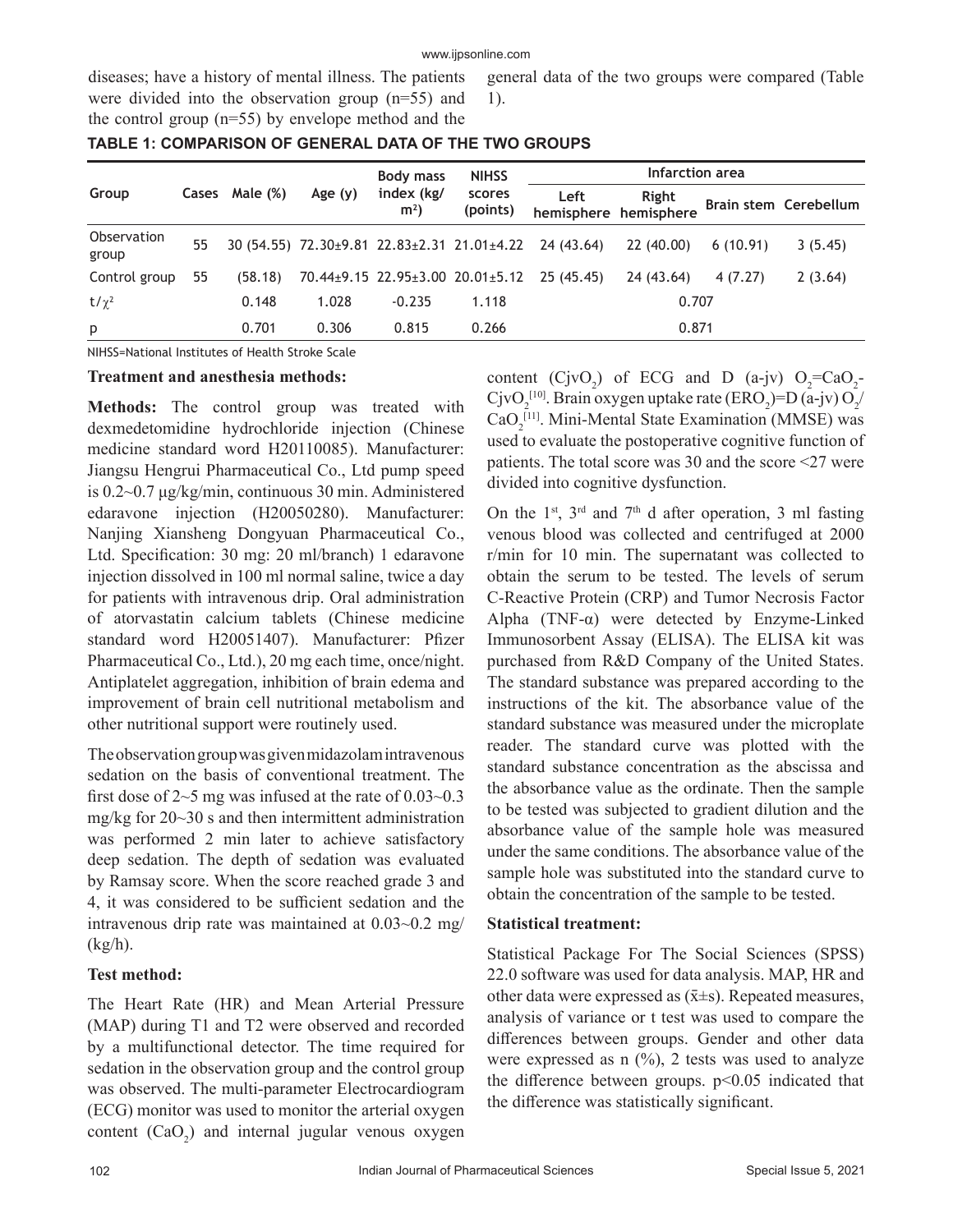## **RESULTS AND DISCUSSION**

Sedative effect of the two groups was compared. The time difference between the observation group and control group was not significant  $(p>0.05)$ ; the wake up time after withdrawal in the observation group was  $(8.10 \pm 1.54)$  min, was significantly shorter than the control group  $(p<0.05)$  (Table 2).

MAP, HR in different periods was compared. The T1, T2 period MAP, HR was significantly lower than the control group ( $p<0.05$ ); no statistical difference in the T0 period MAP, HR comparison (p>0.05) (Table 3).

Brain oxygen metabolism in two groups in different

periods was compared. The T1, T2-period D  $(a-jv)$  O<sub>2</sub> and  $ERO<sub>2</sub>$  were significantly lower than the control group (p<0.05); the T0-period D (a-jv)  $O_2$  and  $ERO_2$ and control groups (p>0.05) (Table 4).

Postoperative MMSE score between the two groups was compared. The MMSE score was significantly higher at 1 d, 3 d than at controls ( $p$ <0.05); no MMSE scores at 7 d between observers and controls  $(p>0.05)$ (Table 5).

Postoperative CRP, TNF- $\alpha$  level between the two groups was compared. Serum CRP, TNF- $\alpha$  was significantly lower at 1 d, 3 d and 7 d ( $p<0.05$ ) (Table 6).

| TABLE 2: COMPARISON OF THE SEDATION EFFECTS OF THE TWO GROUPS |  |  |
|---------------------------------------------------------------|--|--|
|---------------------------------------------------------------|--|--|

| Group             | Cases | Sedation time (min) | Wake up time after<br>discontinuation (min) |
|-------------------|-------|---------------------|---------------------------------------------|
| Observation group | 55    | $30.11 \pm 5.20$    | $8.10 \pm 1.54$                             |
| Control group     | 55    | $31.05 \pm 6.01$    | $11.72 \pm 2.01$                            |
| t                 |       | $-0.877$            | $-10.602$                                   |
| p                 |       | 0.382               | 0.000                                       |

### **TABLE 3: COMPARISON OF MAP, HR IN TWO GROUPS OF DIFFERENT PERIODS**

| Index                                              | Group                                              | Cases | T0               | T1                 | T2                 |  |  |  |
|----------------------------------------------------|----------------------------------------------------|-------|------------------|--------------------|--------------------|--|--|--|
| MAP (mmHg)                                         | Observation group                                  | 55    | $94.20 \pm 3.50$ | $92.02 \pm 3.05^*$ | $91.14 \pm 2.93$ * |  |  |  |
|                                                    | Control group                                      | 55    | $94.12 + 4.32$   | $104.40 + 4.11$    | $95.50 \pm 3.65$   |  |  |  |
| F time×group=34.432, F time=15.543, F group=12.211 |                                                    |       |                  |                    |                    |  |  |  |
| $p<0.05$ , $p<0.05$ , $p<0.05$                     |                                                    |       |                  |                    |                    |  |  |  |
| HR (Beats/min)                                     | Observation group                                  | 55    | $81.29 \pm 5.03$ | $87.70 \pm 4.82$ * | $83.02 \pm 5.01*$  |  |  |  |
|                                                    | Control group                                      | 55    | $82.20 + 4.88$   | $101.20 \pm 5.10$  | $89.29 \pm 4.88$   |  |  |  |
|                                                    | F time×group=31.201, F time=16.611, F group=14.022 |       |                  |                    |                    |  |  |  |
| $p<0.05$ , $p<0.05$ , $p<0.05$                     |                                                    |       |                  |                    |                    |  |  |  |

Note: \*Compare p<0.05 with the controls

#### **TABLE 4: COMPARISON OF MAP, HR IN TWO GROUPS OF DIFFERENT PERIODS**

| Index                          | Group                                               | <b>Cases</b>          | T0                                                | Τ1                 | T2                |  |  |
|--------------------------------|-----------------------------------------------------|-----------------------|---------------------------------------------------|--------------------|-------------------|--|--|
|                                | Observation group                                   | 55                    | $7.13 \pm 1.12$                                   | $4.56 \pm 0.67$ *  | $3.02 \pm 0.82^*$ |  |  |
| D (a-jv) $O_2$                 | Control group                                       | 55<br>$7.08 \pm 1.08$ |                                                   | $5.93 \pm 1.02$    | $4.81 \pm 1.00$   |  |  |
|                                |                                                     |                       | F time×group=31.022, F time=20.014, F group=9.882 |                    |                   |  |  |
| $p<0.05$ , $p<0.05$ , $p<0.05$ |                                                     |                       |                                                   |                    |                   |  |  |
| $ERO, (\%)$                    | Observation group                                   | 55                    | $35.40 \pm 7.82$                                  | $20.20 \pm 6.73$ * | $16.80{\pm}4.11*$ |  |  |
|                                | Control group                                       | 55                    | $34.48 \pm 8.03$                                  | $28.81 \pm 5.80$   | $20.03 \pm 3.70$  |  |  |
|                                | F time×group=29.804, F time=18.892, F group =10.003 |                       |                                                   |                    |                   |  |  |
|                                |                                                     |                       | $p<0.05$ , $p<0.05$ , $p<0.05$                    |                    |                   |  |  |

Note: \*Compare p<0.05 with the controls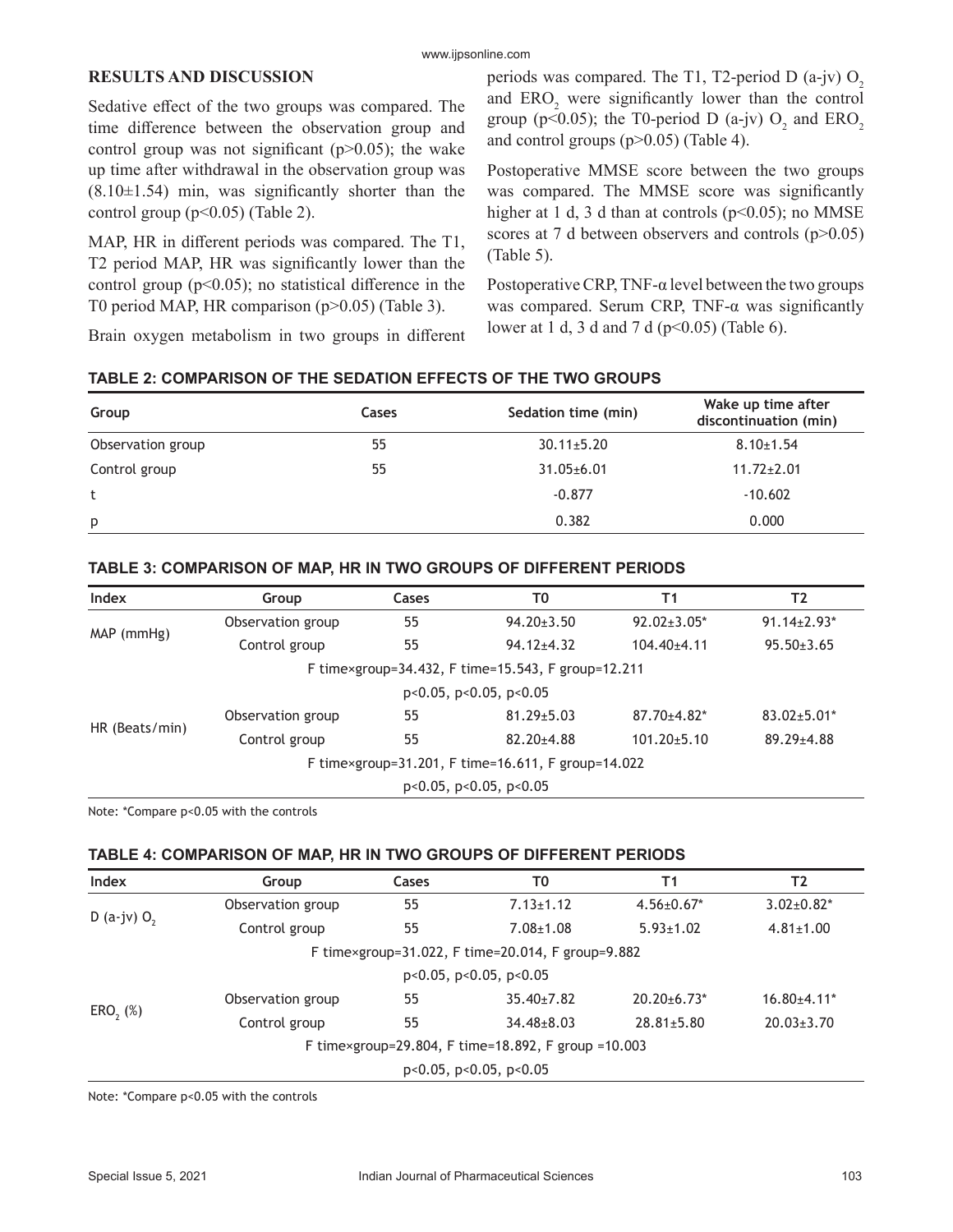| Group             | Cases | 1 d postoperative | 3 d postoperative | 7 d postoperative |
|-------------------|-------|-------------------|-------------------|-------------------|
| Observation group | 55    | $25.11 \pm 2.10$  | $26.04 \pm 1.92$  | $28.51 \pm 1.02$  |
| Control group     | 55    | $21.18 \pm 1.92$  | $24.32 \pm 2.00$  | $28.22 \pm 1.11$  |
|                   |       | 10.243            | 4.601             | 1.427             |
| p                 |       |                   |                   | 0.157             |

## **TABLE 6: COMPARISON OF POSTOPERATIVE CRP AND TNF- IN TWO GROUPS**

| <b>Index</b>         | Group             | Cases | 1 d postoperative | 3 d postoperative | 7 d postoperative |
|----------------------|-------------------|-------|-------------------|-------------------|-------------------|
|                      | Observation group | 55    | $21.13 \pm 5.02$  | $16.62 \pm 3.11$  | $9.13 \pm 2.11$   |
|                      | Control group     | 55    | $29.43 \pm 6.65$  | $25.58 \pm 4.06$  | $14.53 \pm 1.93$  |
| $CRP$ (mg/l)         |                   |       | $-7.388$          | $-12.993$         | $-14.005$         |
|                      | p                 |       | 0                 | 0                 | 0                 |
|                      | Observation group | 55    | $21.10 \pm 3.22$  | $15.58 \pm 3.01$  | $10.43 \pm 2.05$  |
|                      | Control group     | 55    | $26.61 \pm 3.54$  | $22.43 \pm 2.95$  | $15.52 \pm 2.18$  |
| TNF- $\alpha$ (ng/l) |                   |       | $-8.539$          | $-12.054$         | $-12.614$         |
|                      | p                 |       | 0                 | 0                 | 0                 |

Acute cerebral infarction is a disease with high clinical risk, with high morbidity and mortality. Brain tissue damage causes secondary damage and vicious circle, which will cause more serious damage to brain cells and brain tissue<sup>[12]</sup>. Studies have shown that when the degree of cerebral vascular occlusion is above the range of cerebral oxygen absorption, the oxygen consumption of brain tissue decreases, the level of lactic acid increases and the ischemic brain tissue appears edema or necrosis $[13]$ . Therefore, it is urgent to improve the tolerance of brain tissue to hypoxia and reduce the damage of ischemic tissue or cells in patients with acute cerebral infarction<sup>[14]</sup>. Elderly patients with acute cerebral infarction usually have insufficient understanding of things and weak control of the body. After the onset, they are prone to strong anxiety, fear and stress response to the disease itself or the environment (such as elevated blood pressure), which makes some elderly patients have poor tolerance and poor therapeutic effect in the process of retreatment. It is necessary to use sedatives safely and effectively, maintain the patient's vital signs which are relatively stable, alleviate the ideal state of anxiety.

The results of this study showed that the control group was given conventional treatment, midazolam sedation observation group patients were monitored before treatment, 30 min after treatment with MAP and HR. The MAP and HR in the observation group were significantly lower than those in the control group before treatment and 30 min after treatment. There was no significant difference in the time required for sedation between the two groups, indicating that both can achieve sedation in a short time. The awakening time of the observation group was significantly shorter than that of the control group. The reason was that midazolam played a role in sedation, anticonvulsant and muscle relaxation by acting on γ-aminobutyric acid receptors in the central nervous system. In addition, midazolam can stabilize respiration and blood pressure to a certain extent and can provide physiological sleep state to the human body, almost without inhibiting respiration, which makes the vital signs of patients remain stable during sedation.

Inhibition of cerebral oxygen metabolism is the self-protection mechanism of the body. Cerebral blood supply and cerebral metabolism constitute the physiological process of cerebral circulation. The two match and work together and cerebral blood supply participates in the process of cerebral metabolism circulation[15]. Quantitative analysis of cerebral blood supply and cerebral metabolism will help to assess the ischemic and hypoxic state of brain tissue and evaluate the therapeutic effect of drugs. The oxygen uptake rate in the brain can quantitatively reflect the degree of brain metabolism and D (a-jv) can be calculated by  $CaO<sub>2</sub>$  as the percentage of oxygen inhaled by brain neurons<sup>[16]</sup>. When cerebral blood flow decreases, the normal metabolic process can only be maintained by increasing the intake of blood oxygen in brain tissue and nerve cells. Therefore, it is necessary to find measures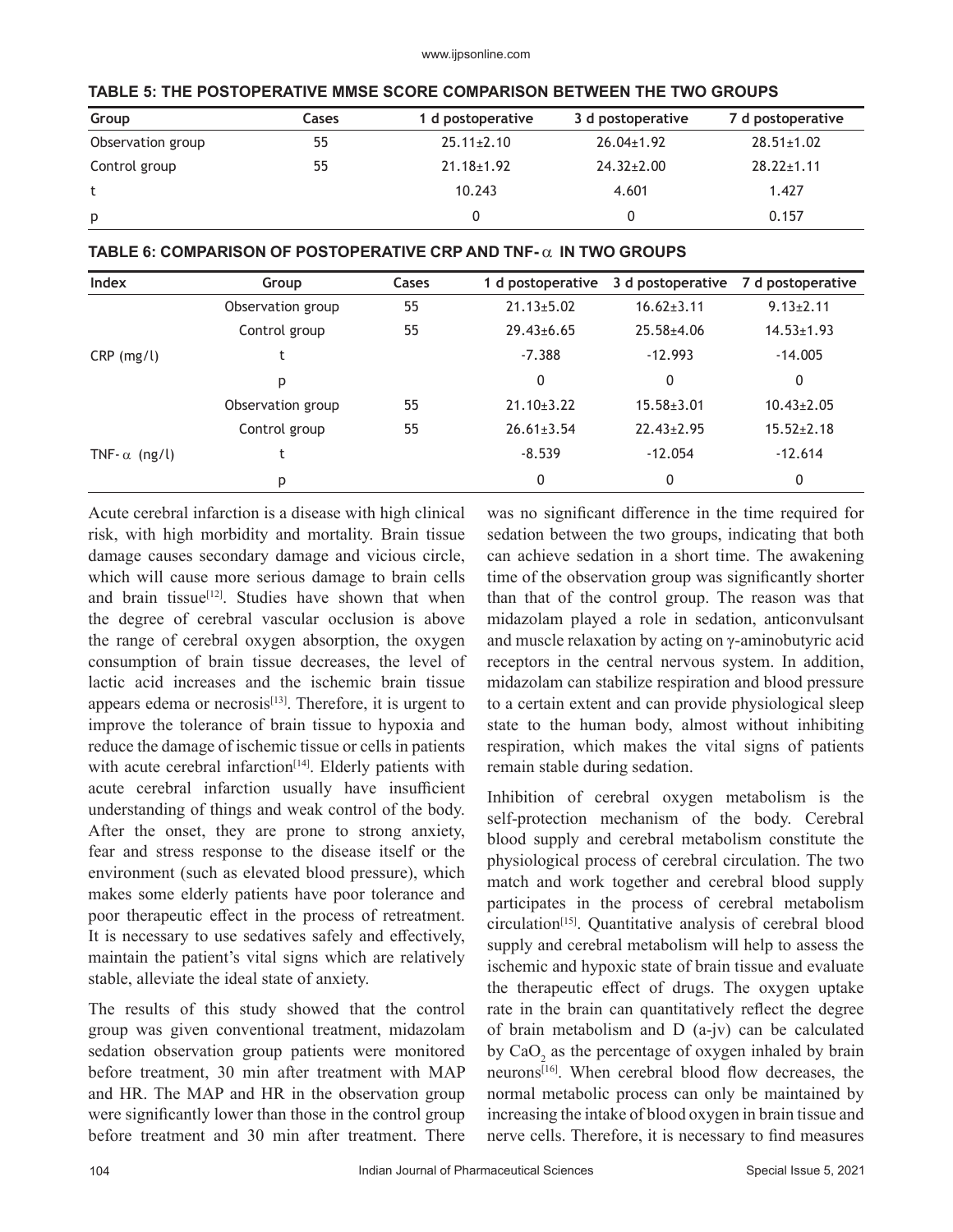to reduce the content of  $O_2$  in cerebral venous return blood<sup>[17]</sup>. The results showed that the  $O_2$  and  $ERO_2$  of D (a-jv) at T1 and T2 periods in the observation group were significantly lower than those in the control group. The reason may be that under physiological pH conditions, midazolam can quickly enter the central nervous system, interact with γ-aminobutyric acid receptor, enhance its inhibitory effect on neurotransmitters, greatly reduce cerebral blood flow and return to normal levels, thereby reducing intracranial pressure and improving cerebral oxygen metabolism. The results of this study showed that the MMSE scores of the observation group at 1 d and 3 d after operation were significantly higher than those of the control group. There was no significant difference in MMSE scores between the two groups at 7 d after operation. Midazolam can improve the brain blood supply, improve oxygen consumption in the ischemic area, stabilize HR and blood pressure and stabilize the vital signs of patients, thereby enabling patients to have a good mental state.

Inflammatory factors play an important role in acute cerebral infarction. The increase of CRP and TNF-α levels can aggravate the disease<sup>[18,19]</sup>. In this study, midazolam was given to the elderly patients with acute cerebral infarction for sedation. It was found that the levels of CRP and TNF- $α$  in patients receiving midazolam sedation were lower than those in patients receiving conventional treatment at 1 d, 3 d and 7 d after operation. The reason is that midazolam improves the degree of local inflammatory cascade reaction and reduces the level of inflammatory factors by reducing the level of neurochemotactic protein in cerebrospinal fluid.

The sedative effect of midazolam is significant, which has been proved to be significant in the treatment of many diseases but its application in acute cerebral infarction is rarely studied. In previous studies, when evaluating the sedative effect of midazolam, the changes of cerebral oxygen metabolism indexes were often analyzed, because they could objectively reflect the cerebral metabolism<sup>[20]</sup>. On this basis, this study also analyzed the changes in the mental state of patients and the indicators of typical inflammatory factors and discussed the sedative mechanism of midazolam in many aspects. In this study, we analyzed that midazolam can reduce the degree of cerebral oxygen metabolism, which is beneficial to restore the blood oxygen supply of damaged brain tissue and improve the inflammatory response of the body. An appropriate amount of sedatives during the treatment can effectively reduce the patient's fear of disease or environmental changes,

reduce the stress of nerve reflex, improve the mental symptoms of patients in the short term and do not affect the respiratory cycle, which is easy to be accepted by patients.

In summary, midazolam has a good sedative effect in elderly patients with acute cerebral infarction, which can reduce cerebral oxygen metabolism and stabilize hemorheology.

### **Conflicts of interest:**

The authors declared no conflict of interest.

## **REFERENCES**

- 1. Jin X, Zou Y, Zhai J, Liu J, Huang B. Refractory *Mycoplasma pneumoniae* pneumonia with concomitant acute cerebral infarction in a child: A case report and literature review. Medicine 2018;97(13): e0103.
- 2. Zhang T, Xiang L. Elevated plasma haptoglobin level as a potential marker for poor prognosis in acute cerebral infarction. Eur Neurol 2018;79(3-4):154-60.
- 3. Choi JI, Ha SK, Lim DJ, Kim SD, Kim SH. S100ß, matrix metalloproteinase-9, D-dimer, and heat shock protein 70 are serologic biomarkers of acute cerebral infarction in a mouse model of transient MCA occlusion. J Korean Neurosurg Soc 2018;61(5):548-58.
- 4. Nai Y, Liu H, Bi X, Gao H, Ren C. Protective effect of astaxanthin on acute cerebral infarction in rats. Hum Exp Toxicol 2018;37(9):929-36.
- 5. Jaffe TA, Winslow J, Zhang Y, Allen BC, Choudhury KR, Samei E. Automated early identification of an excessive airin-oil x-ray tube artifact that mimics acute cerebral infarct. J Comput Assist Tomogr 2019;43(1):18-21.
- 6. Yasukochi Y, Sakuma J, Takeuchi I, Kato K, Oguri M, Fujimaki T, *et al.* Six novel susceptibility loci for coronary artery disease and cerebral infarction identified by longitudinal exome-wide association studies in a Japanese population. Biomed Rep 2018;9(2):123-34.
- 7. Perera AH, Rudarakanchana N, Monzon L, Bicknell CD, Modarai B, Kirmi O, *et al.* Cerebral embolization, silent cerebral infarction and neurocognitive decline after thoracic endovascular aortic repair. Br J Surg 2018;105(4):366-78.
- 8. Behme D, Gera RG, Tsogkas I, Colla R, Liman J, Maier IL, *et al.* Impact of time on thrombolysis in cerebral infarction score results. Clin Neuroradiol 2020;30(2):345-53.
- 9. Neurology branch of Chinese Medical Association. Chinese guideline for diagnosis and treatment of acute ischemic stroke, 2014. Chin J Neurol 2015;48(4):246-57.
- 10. Michel J, Hofbeck M, Peper AK, Kumpf M, Neunhoeffer F. Evaluation of an updated sedation protocol to reduce benzodiazepines in a pediatric intensive care unit. Curr Med Res Opin 2020;36(1):1-6.
- 11. Doss GA, Fink DM, Mans C. Assessment of sedation after intranasal administration of midazolam and midazolambutorphanol in cockatiels (*Nymphicus hollandicus*). Am J Vet Res 2018;79(12):1246-52.
- 12. QiaoZhen X, AiGuo M, Tong W, JingJing L, HaiYing L. Correlation between of small dense low-density lipoprotein cholesterol with acute cerebral infarction and carotid atherosclerotic plaque stability. J Clin Lab Anal 2019;33(6):e22891.